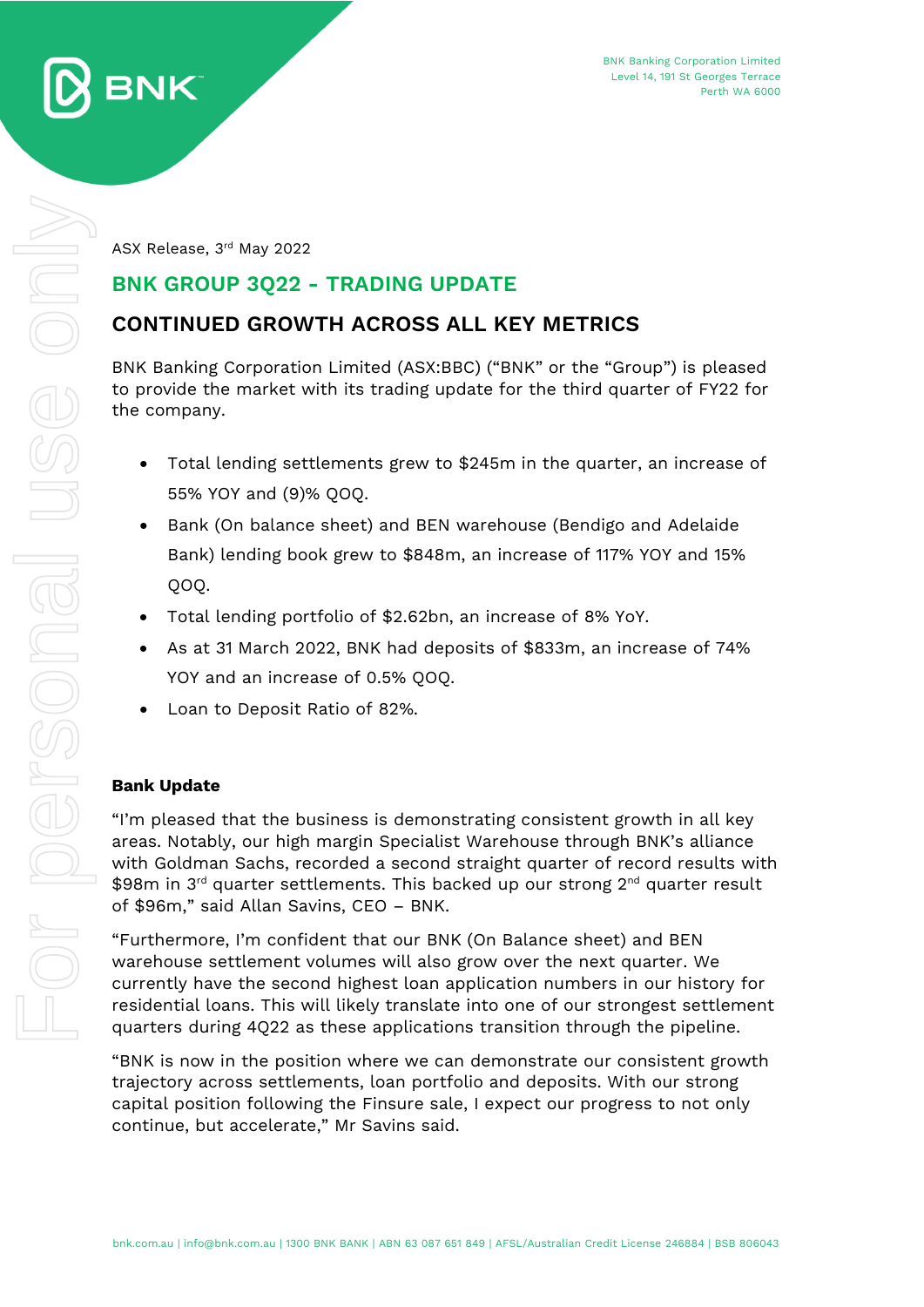

SONGI

BNK Banking Corporation Limited Level 14, 191 St Georges Terrace Perth WA 6000



# **Bank Results**



**Settlements by funder (\$m)**<br> $55\% \text{ InC}^\text{rease } 10\%$  $\rightarrow$ \$268 \$245 56  $$211$   $$222$ 39 62 \$158 <sup>12</sup> <sup>96</sup> <sup>98</sup> 38 33 42 34 <sup>135</sup> <sup>114</sup> 108